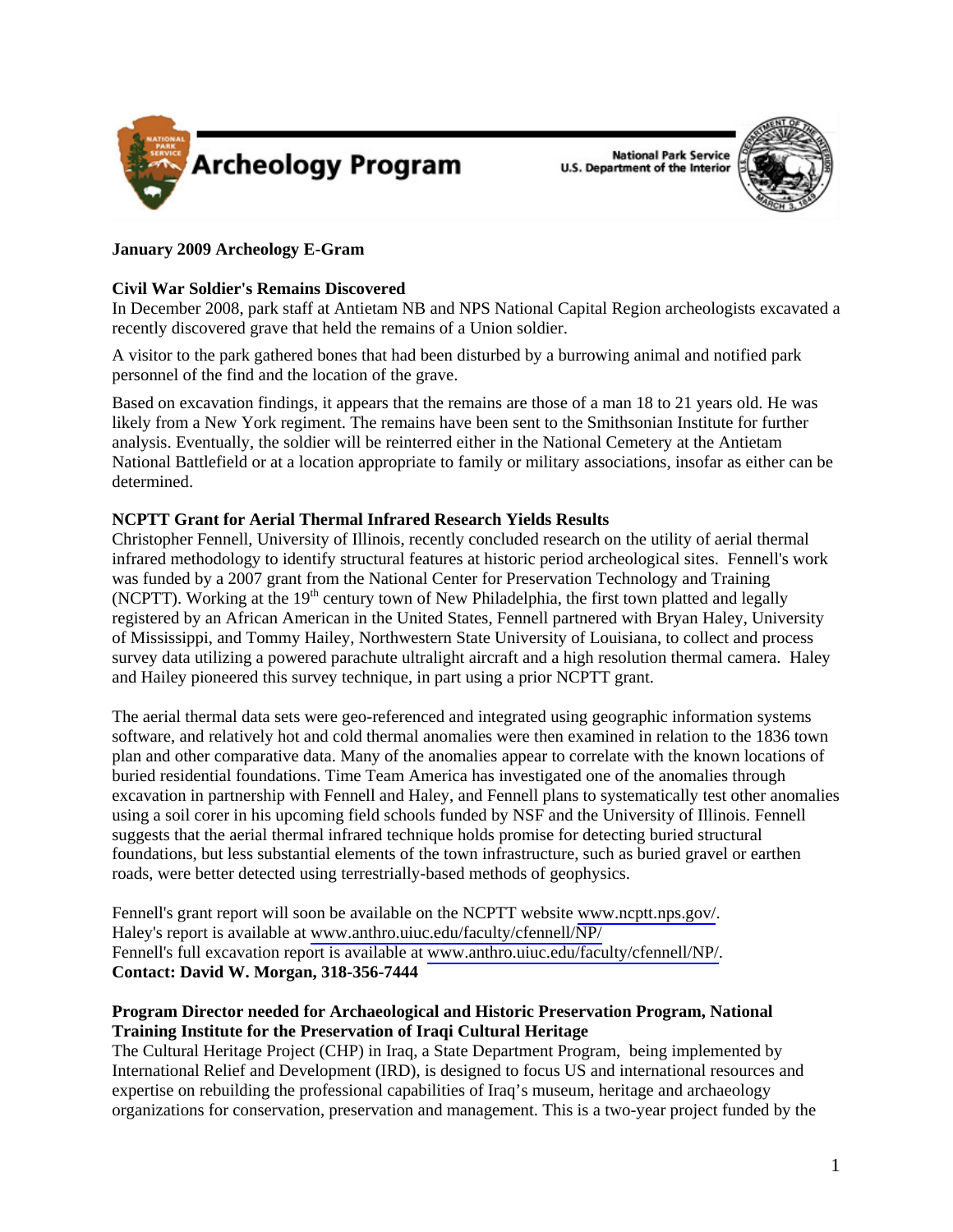U.S. Embassy in Baghdad and administered by IRD. One of the program areas is the establishment of a new conservation and historic preservation Institute in Erbil, Kurdistan, to serve preservation and training needs throughout Iraq. IRD is advertising for the position of Program Director to be stationed in Erbil to lead the Archaeological and Historic Preservation Program at the newly established National Training Institute for the Preservation of Iraqi Cultural Heritage. For more information and to apply, please read the complete position description on-line through the "Careers" section of the IRD website at <www.ird.org>.

## **George Wright Society Biannual Conference**

Every two years, the George Wright society organizes and is the primary sponsor of the U.S.'s premier interdisciplinary conference on parks, protected areas, and cultural sites. This year, the conference, "Rethinking Protected Areas in a Changing World," will be held March 2-6 in Portland, OR.

More information is available at<www.georgewright.org/gws2009.html>

# **Man Sentenced in ARPA Case**

In early 2003, a joint investigation begun by the NPS, FBI, BIA, BATF, USFWS and Colville Confederated Tribes revealed that Kenneth Milette, 68, of Newport, Washington, possessed archeological resources taken from Glacier NP, Lake Roosevelt NRA, Bighorn Battlefield NM, and the Spokane, Coeur d'Alene, and Nez Perce Indian Reservations. Additionally, Milette possessed prehistoric Native American human remains and a variety of prohibited wildlife, including a fully mounted golden eagle. In the fall of 2003, Milette agreed to sell his collection of nearly 1,500 artifacts to an undercover NPS agent for \$750,000. Milette also agreed to sell items whose possession violated NAGPRA, the Lacey Act, the Eagle Act, and Migratory Bird Treaty Act (MBTA). A buy/bust operation followed by the service of search warrants was completed in November 2003. A damage assessment valued the Federal and tribal archeological resources at \$58,500.

Milette was indicted by a grand jury in September 2008, on four felonies (two ARPA counts and one count each for MBTA and Lacey Act violations) and two misdemeanors (NAGPRA and Eagle Act). In October 2008, Milette pled guilty to two felony ARPA counts, a NAGPRA count and a felony MBTA count. He was sentenced in December to three years of probation and six months of home confinement with electronic monitoring, ordered to pay over \$17,000 in restitution and other costs, and directed to pay for three anti-looting ads in regional newspapers. The artifacts and human remains will be returned to their appropriate parks and tribes.

## **Paul Hartwig Retires**

Paul Hartwig, NPS Southeast Region Associate Regional Director for Stewardship and Science, retired on January 3, bringing his 29 years of NPS service and 36 years of government service to a close. Throughout his career in the NPS Southeast Region, Hartwig worked closely with NPS archeologists. At various times, he supervised the Southeast Archeological Center.

Born and raised in Montana, Hartwig received a BA in history from Linfield College, McMinnville, Oregon, and an MA in history from the University of Montana, Missoula. He was the historical program coordinator (Deputy SHPO) for Oregon State Parks from 1972 to 1977, and served as director of the Division of Archeology and History (as governor's appointee and SHPO) for the state of Louisiana from 1977 to 1979.

Hartwig joined the NPS in 1980 as the Assistant Regional Director for Cultural Programs for the Heritage, Conservation, and Recreation Services' Southeast Region. He became the Deputy associate Regional Director for Cultural Resources for Southeast Region in 1981 and served in that position until 1994, when he took over the desk office for Southeast Region's Gulf Coast Cluster.